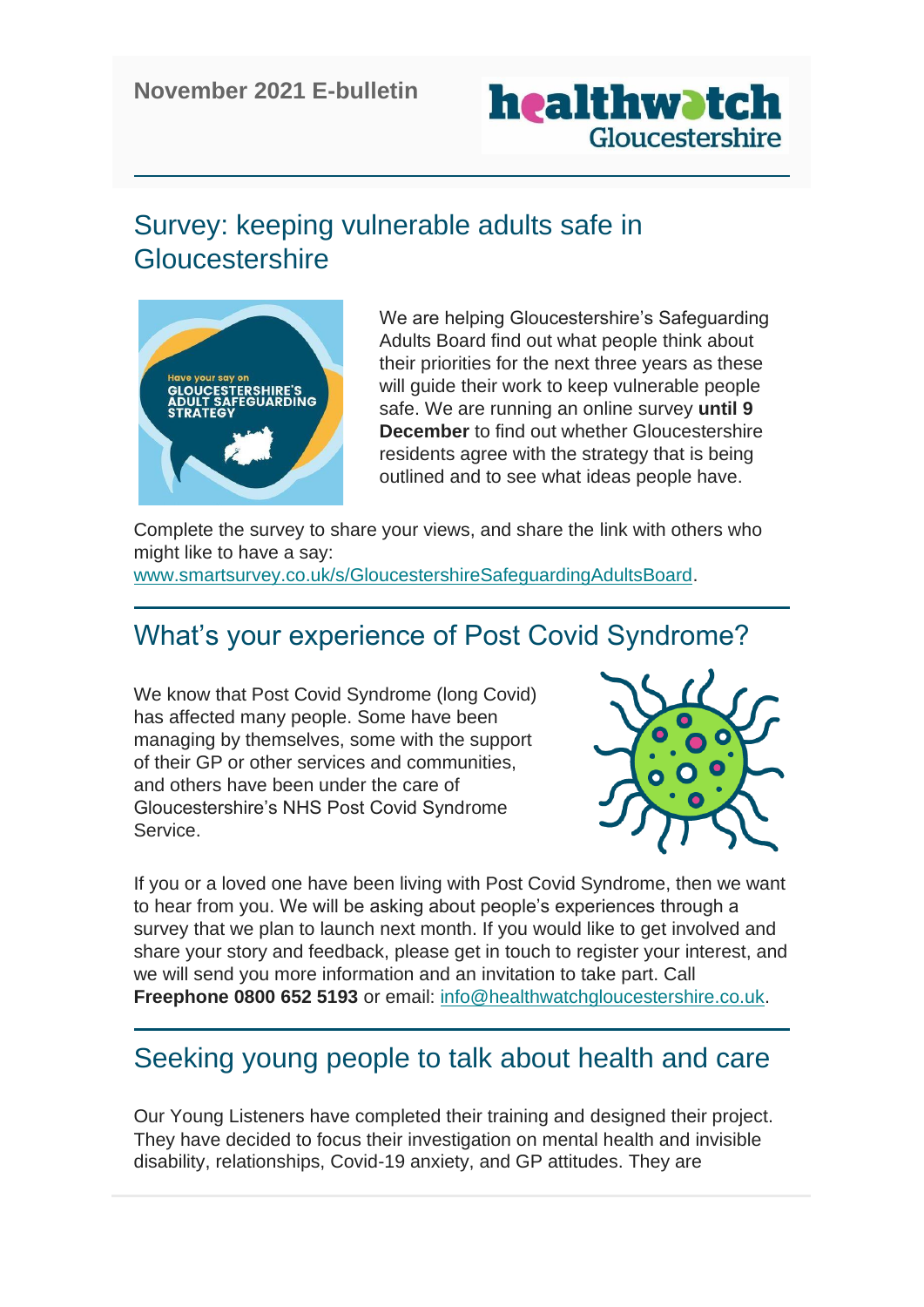passionate about these topics and feel that young people need better guidance about them.



Pictured: Volunteer Young Listeners meeting to plan the project.

They are now looking for young people in Gloucestershire (groups and individuals), to share their health and social care experiences and feedback. If you are aged 16-24, or you work with people in this age group, we would love to hear from you. Please email Jess, our Youth Engagement Officer: [jessica.bush@healthwatchgloucestershire.co.uk](mailto:jessica.bush@healthwatchgloucestershire.co.uk) or call 07865295769.

#### Gloucestershire's changing health and care system

'One Gloucestershire' is a partnership of the county's NHS and care organisations, known as an Integrated Care System (ICS). From April 2022 the ICS will become a statutory organisation, responsible for agreeing an integrated care strategy for improving and joining up public health, health care, social care in Gloucestershire. The work of the ICS will be overseen by the new Gloucestershire Integrated Care Board under the leadership of Mary Hutton, the current One Gloucestershire ICS lead officer, who was named this month as the Chief Executive designate of the Gloucestershire Integrated Care Board (ICB). The ICB will be responsible for running the NHS locally and developing a plan to meet the health needs of the population. They will also take on responsibility for commissioning health services and support to meet the needs of local people from the current Clinical Commissioning Group and some from NHS England.

We are keeping up to date and involved with local developments and will be working closely with One Gloucestershire in February to help make sure that the voices of patients, service

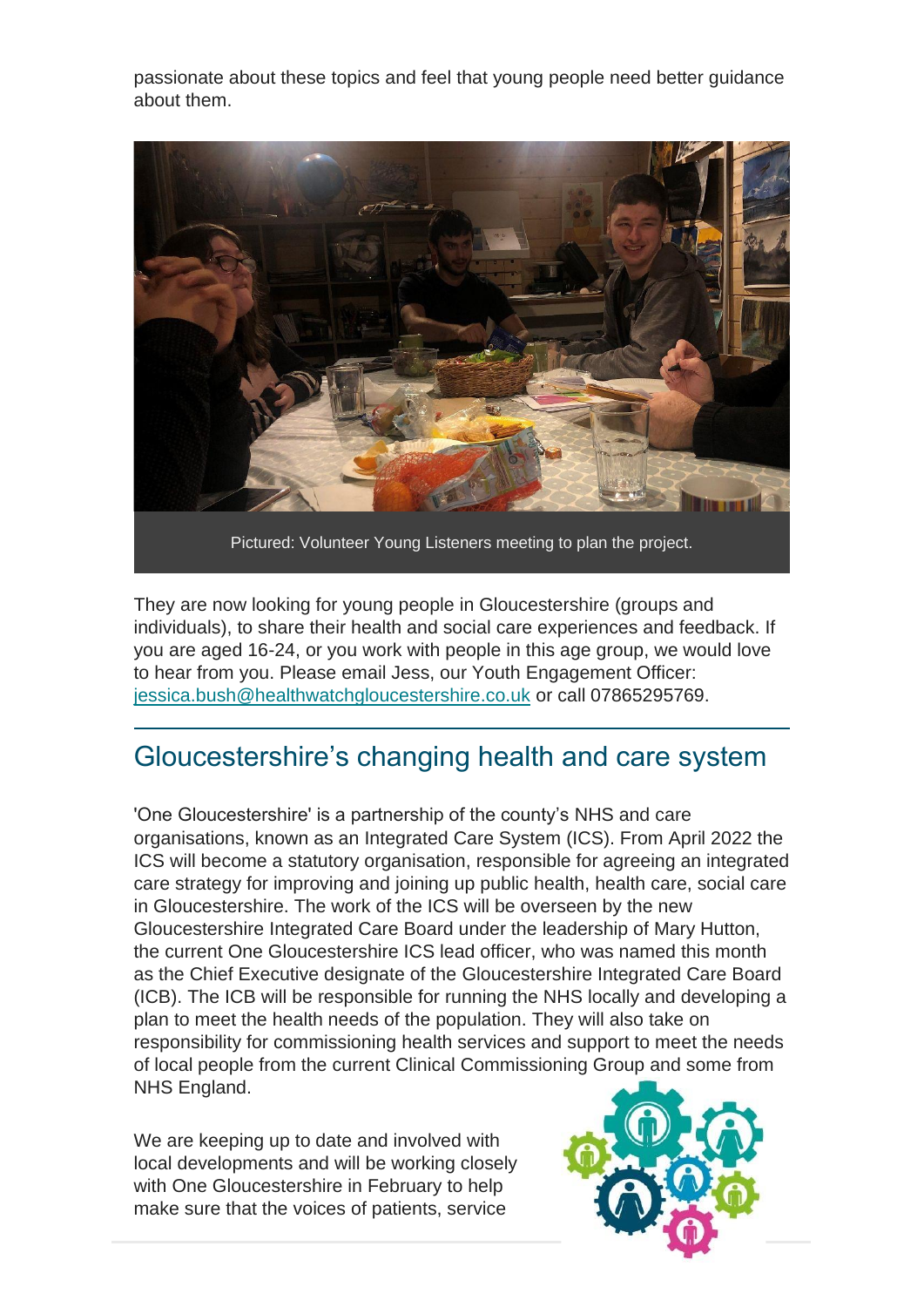users, carers and the public are at the heart of the new Integrated Care System. Keep up to date with the latest news here: [OneGloucestershire.net –](https://www.onegloucestershire.net/) Transforming Care, [Transforming Communities.](https://www.onegloucestershire.net/)

### Out and about in Gloucestershire



This month we went to the Winchcombe School Health Awareness Event, which was attended by 300 students. It was a great opportunity to make sure they know we are here to listen and to help them have their say about health and care in Gloucestershire.

We're always looking for opportunities to talk to people in Gloucestershire about our work and to gather their feedback about health and care services, so do [get in touch](https://www.healthwatchgloucestershire.co.uk/contact-us/) if you are planning an event or meeting that we might be able to attend.

## Become a Public Governor for the South Western Ambulance Service

The South Western Ambulance Service NHS Foundation Trust is looking for Public Governors to help inform its future strategy and to monitor its performance. Public Governors play an important voluntary role in linking the Trust with its members, staff, stakeholders and the wider public, ensuring that the voices of those they represent are heard at the highest level in the Trust. If you would like to find out more, email [governors@swast.nhs.uk.](mailto:governors@swast.nhs.uk)



# Healthwatch England research: Waiting lists are inevitable, it's how we manage them that matters

Over the last three months, Healthwatch England has heard from more than 2,500 people about their experiences of waiting for hospital treatment. This month they reported on their findings, digging beneath the headlines to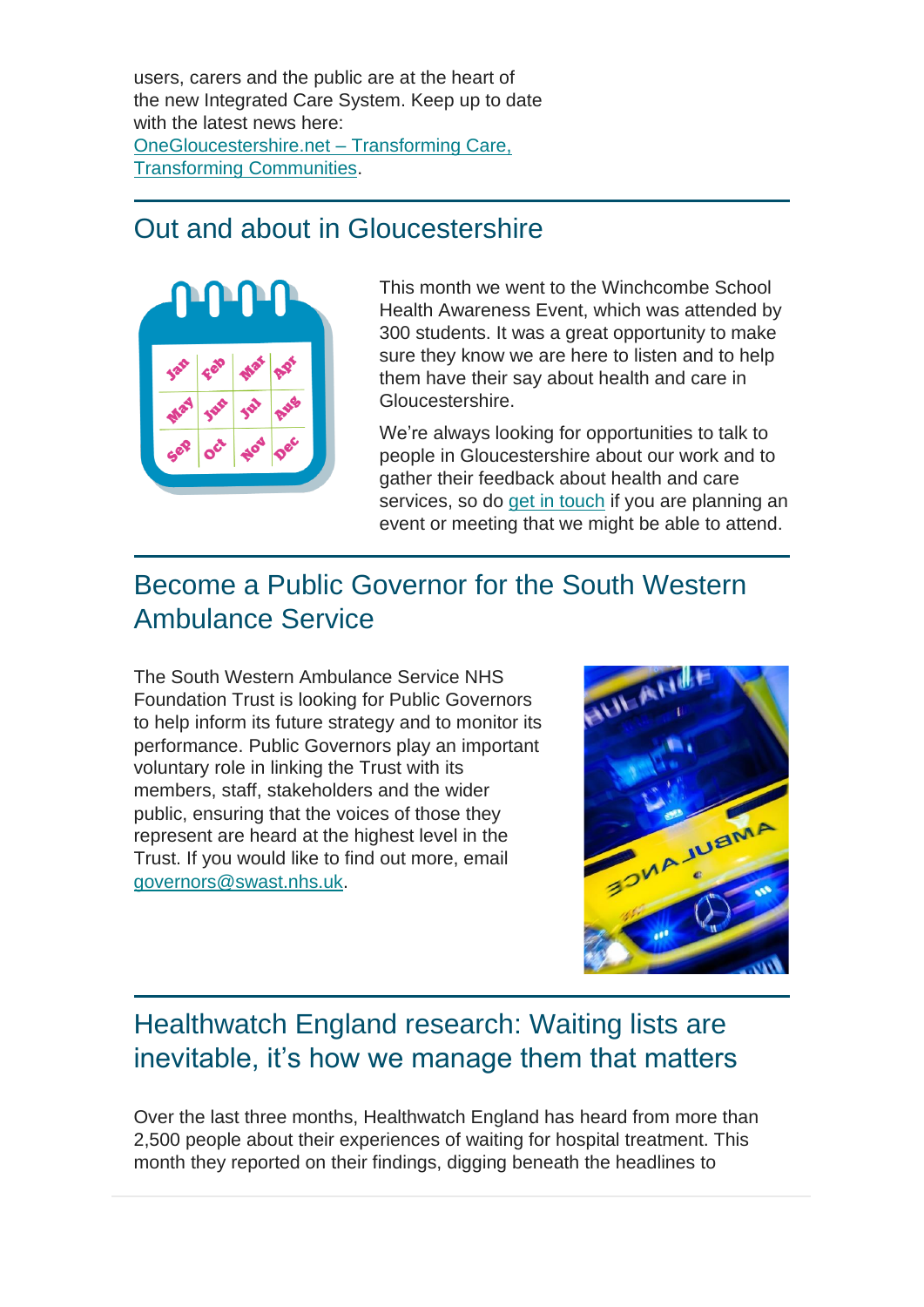understand how the backlog is impacting the lives of those waiting for care, and to support the NHS to make decisions on how best to manage waiting lists.



[Read the Healthwatch England article](https://www.healthwatch.co.uk/news/2021-11-08/waiting-lists-are-inevitable-its-how-we-manage-them-matters) to find out what their research shows about how long people are waiting for care and who is waiting the longest, what it's like waiting for care, what is being done and what more could be done to improve communications and provide support.

# New National Director at Healthwatch England

It was announced this month that Louise Ansari will join Healthwatch England in February as the new National Director. For the past five years, Louise has been Director of Communications and Influencing at the Centre for Ageing Better. She previously held senior leadership roles at Diabetes UK and Lambeth Council, and worked as a media specialist at Which? Magazine, the Food Standards Agency, and the Health Education Authority. [Read more…](https://www.healthwatch.co.uk/news/2021-11-18/louise-ansari-appointed-our-new-national-director)





#### Share your feedback

[Get in touch](https://www.healthwatchgloucestershire.co.uk/contact-us/) to share your feedback and help make health and social care better for you and your community.



#### Share our news

If you know someone who would be interested in keeping up to date with our news or getting involved with our work, please share this bulletin and the [sign-up link.](https://mailchi.mp/ac5e11f7f21b/gloucestershire)

Speak up and help make health and social care better for you and your community